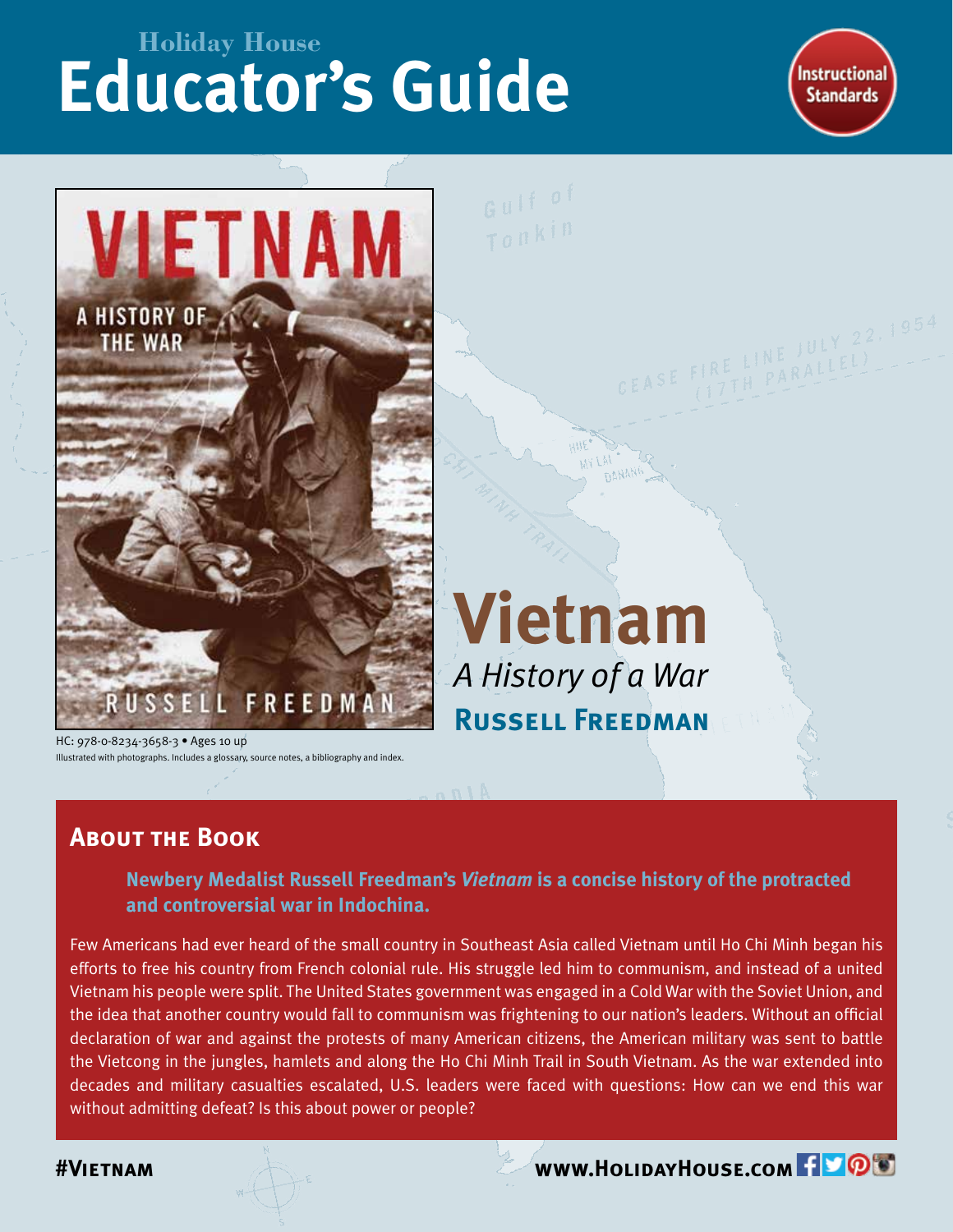### **Pre-Reading Activity**

Ask students to use books in the library or sites on the Internet to find out about the following: democracy, communism, fascism.

Instruct them to write a brief paper that explains the differences in these types of governments. How do these differences contribute to wars and conflicts and the struggle for power?

*W. 5-8.2, 5-8.4, 5-8.7; L. 5-8.1, 5-8.2, 5-8.3*

## *Classroom Discussion*

- "The last man to die in Vietnam" is the title of chapter 1. How is this a powerful beginning to a book that deals with such a controversial war? Explain "Reconciliation," the title of the last chapter. How does this bring readers' understanding of the war full circle?
- Many people felt that the war in Vietnam was "betraying the democratic and humanitarian values that Americans held dear" (p. 1). What "democratic values" were these Americans referencing? What were the humanitarian issues? Debate whether this argument might also apply to the current wars in Iraq and Afghanistan.  $\bullet$
- John Kerry, a decorated naval officer, gave a passionate speech against the war to the Congressional Foreign Relations Committee. How did Congress and the Executive Branch of the government receive his antiwar testimony? Why did he call the war "criminal hypocrisy"? Discuss how John Kerry's views toward the war shaped his political career as a senator from Massachusetts and as President Obama's Secretary of State. •
- Explain this Vietnamese proverb: "Although we have been at times strong, at times weak, we have at no time lacked heroes" (p. 6). What were the strengths and weaknesses of Vietnam? Who were the heroes in North and South Vietnam? How did these heroes turn into their country's "weakness"? Apply this proverb to the United States during the Vietnam War. What were the nation's strengths and weaknesses? Who were the heroes?  $\bullet$
- What were the views of the peasants toward foreign invaders? Debate the attitude of the French toward the Vietnamese people. What hardships did the Vietnamese face under French "colonial rule"? How did the French contribute to Ho Chi Minh's rise to power? Explain why some people thought his political activism was "mocking the world" (p. 13). •
- What were President Roosevelt's thoughts about Ho Chi Minh? Why was Ho so interested in the Declaration of Independence and the Bill of Rights of the United States? How might the language in these documents support what he initially wanted for his country? Ho said, "It was patriotism and not communism that originally inspired me" (p. 14). Why did he migrate toward communism?  $\bullet$
- Colonel Archimedes L. A. Patti, head of Office of Strategic Services operations in Vietnam, was convinced that Ho was sincere. At what point did Ho and the United States become enemies? How did Colonel Patti think that the United States could have avoided the war? •

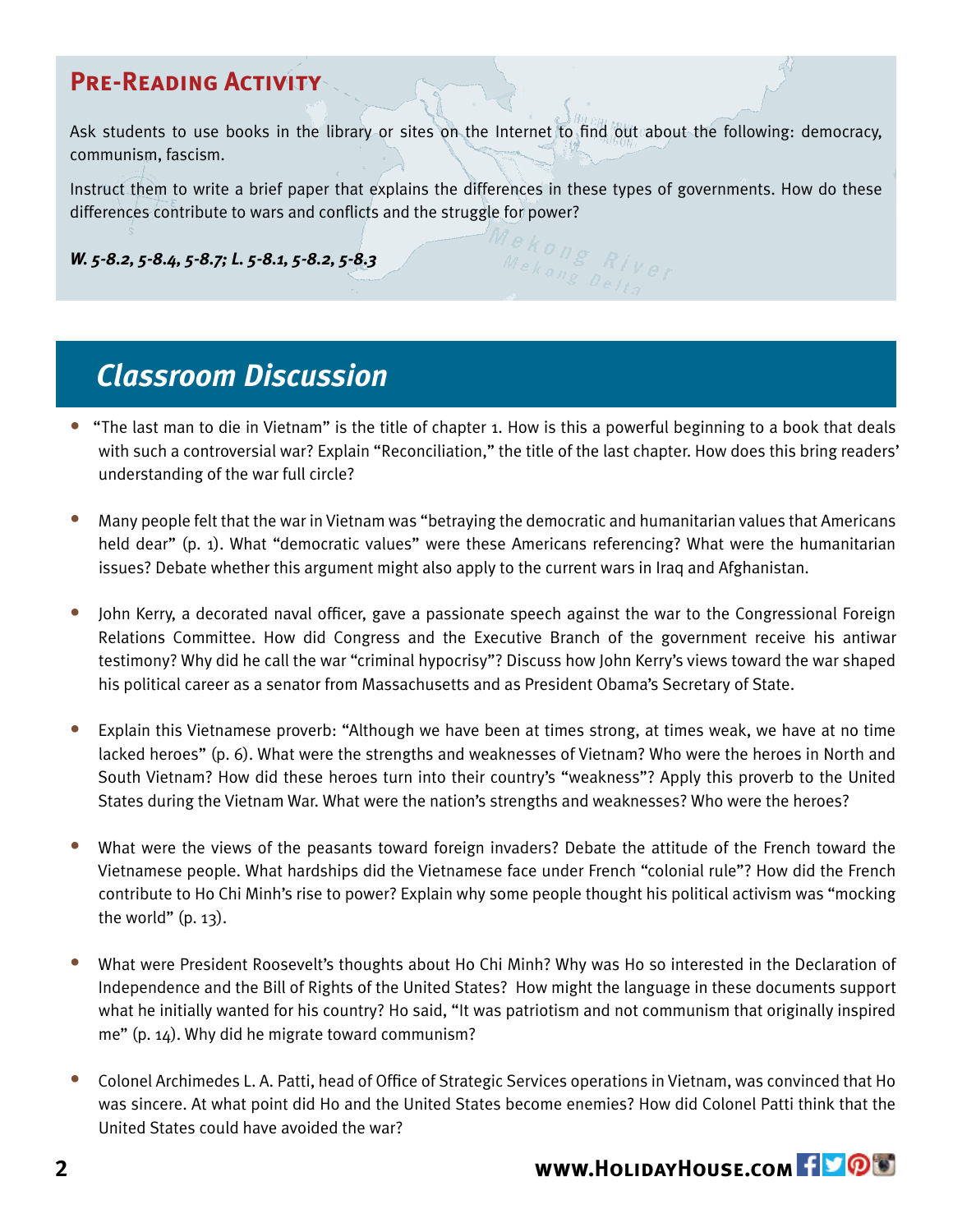- Discuss the Cold War between the United States and the Soviet Union. How did it create fear among some Americans? Explain how this fear created paranoia about communist rule, even in small countries like Vietnam. Debate whether Vietnam was ever a threat to the United States. •
- President Dwight D. Eisenhower asked American allies for "united action" in Vietnam. Why was his request rejected? Explain Eisenhower's "domino theory." How did his theory prove to be a "mirage"?  $\bullet$
- President John F. Kennedy sent the Green Berets to Vietnam as military advisers. How did the Vietnamese receive these advisers? Why was this military strategy a failure? What could the advisers have done differently?  $\bullet$
- President Lyndon B. Johnson did not want to surrender South Vietnam to communism and called on Congress for support. Congress never officially declared war in Vietnam but handed Johnson a "blank check" to conduct the war as he saw fit. How did this escalate the war? Discuss how the war contributed to Johnson's decision not to run for a second term as president.  $\bullet$
- What was Johnson's view of the protesters who stormed the capitol on April 17, 1965? How did this prompt him to conduct Operation Chaos, a domestic spying project? Discuss how the First Amendment supports the right of citizens to protest. •
- General Westmoreland changed his view toward the war and wanted to negotiate with the North Vietnamese. How did this create a conflict with Johnson? Contrast Westmoreland and Johnson's views regarding nuclear weapons. •
- Who were the "wise men"? What was their view of the war? At the end of March 1968, President Johnson ordered a halt to the bombing in Vietnam. He said he did it in the name of "national unity." Debate whether this made him a hero or a coward in the eyes of military leaders and citizens at home.  $\bullet$
- President Richard M. Nixon declared that he had a secret plan to end the war. At what point did the nation learn that there was no such plan? Nixon wanted "peace with honor." Debate whether there was ever "honor" in this war.  $\bullet$
- There are always civilian fatalities in war, but the massacre in the hamlets of My Lai and My Khe at the hands of some American military units was barbaric. Debate the conviction of Lieutenant William Calley. Why did Nixon step in and demand that Calley be released from army custody? How did the massacre contribute to low morale among the military? •
- Robert McNamara, Secretary of Defense in the Kennedy and Johnson administrations, reversed his support of the war and said, "We were wrong, terribly wrong. We owe it to future generations to explain why" (p. 127). How does Freedman explain why in this book?  $\bullet$

*RI. 5-8.1, 5-8.2, 5-8.3, 5-8.4, 5-.8; RH. 6-8.1, 6-8.9; SL. 5-8.4, 5-8.6; L. 5-8.1, 5-8.3*

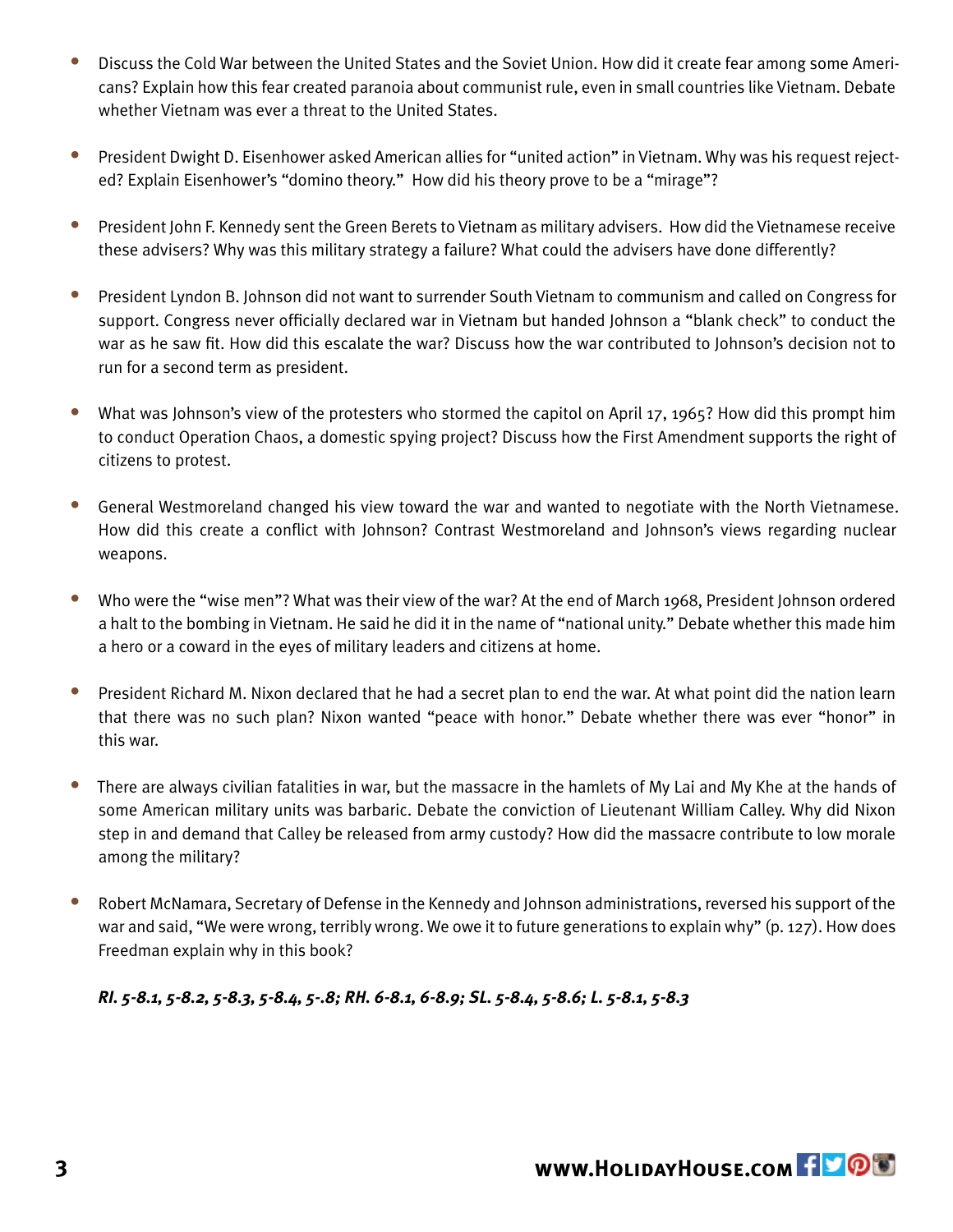#### **Language Arts**

- Ronald Reagan called the war in Vietnam a "noble cause." Tell students that an editorial states an opinion about an important issue and supports the opinion with known facts. Have them write a newspaper editorial that addresses one of the following questions: Was the war a mistake? Was it a "noble cause"? *W. 5-8.3; L. 5-8.1, 5-8.2, 5-8.3* •
- Write an essay that interprets the following quote from Martin Luther King Jr.: "The Great Society has been shot down on the battlefields of Vietnam." What is the Great Society? How was it shot down? Explain how this quote supports Martin Luther King Jr.'s philosophy of peace. *W. 5-8.1; L. 5-8.1, 5-8.2, 5-8.3* •
- Write a letter that a soldier in Vietnam may have written to John Kerry thanking him for his testimony before the Congressional Foreign Relations Committee in opposition to the war in Vietnam. *W. 5-8.3; L. 5-8.1, 5-8.2, 5-8.3*

### **Social Studies**

How is a conflict different from a war? Consider the information that Freedman gives about the United States military operations in Vietnam, and sponsor a class debate about whether our nation was at war with Vietnam or involved in a conflict. •

#### *SL. 5-8.4; L. 5-8.1, 5-8.3*

- Take a look at the political cartoon on p. 86. How does it represent public opinion toward the war in Vietnam? Then create a political cartoon that might have appeared in newspapers on March 29, 1973, the day the last combat troops left Vietnam. Instruct students to write a paragraph on the back of the cartoon that explains its meaning. *W. 5-8.2, 5-8.7; L. 5-8.1, 5-8.2, 5-8.3*  •
- Take a virtual fieldtrip to the Vietnam Veterans Memorial (www.nps.gov/vive/index.htm). Write an essay that explains why the wall of veteran names is called "The Wall That Heals." *W. 5-8.1; L. 5-8.1, 5-8.3* •

### **SCIENCE/HEALTH**

Many soldiers returning from Vietnam suffered post-traumatic stress disorder (PTSD). Others developed catastrophic illnesses from exposure to Agent Orange. Divide the class into two groups and have one group develop a PowerPoint presentation on the symptoms and treatment of PTSD, and the other a presentation on Agent Orange and its effect on veterans and their families. Include a slide about the responsibility of the Veterans Administration in aiding suffering veterans.  $\bullet$ 

*W. 5-8.3, 5-8.5, 5-8.6, 5-8.7; L. 5-8.1, 5-8.3*

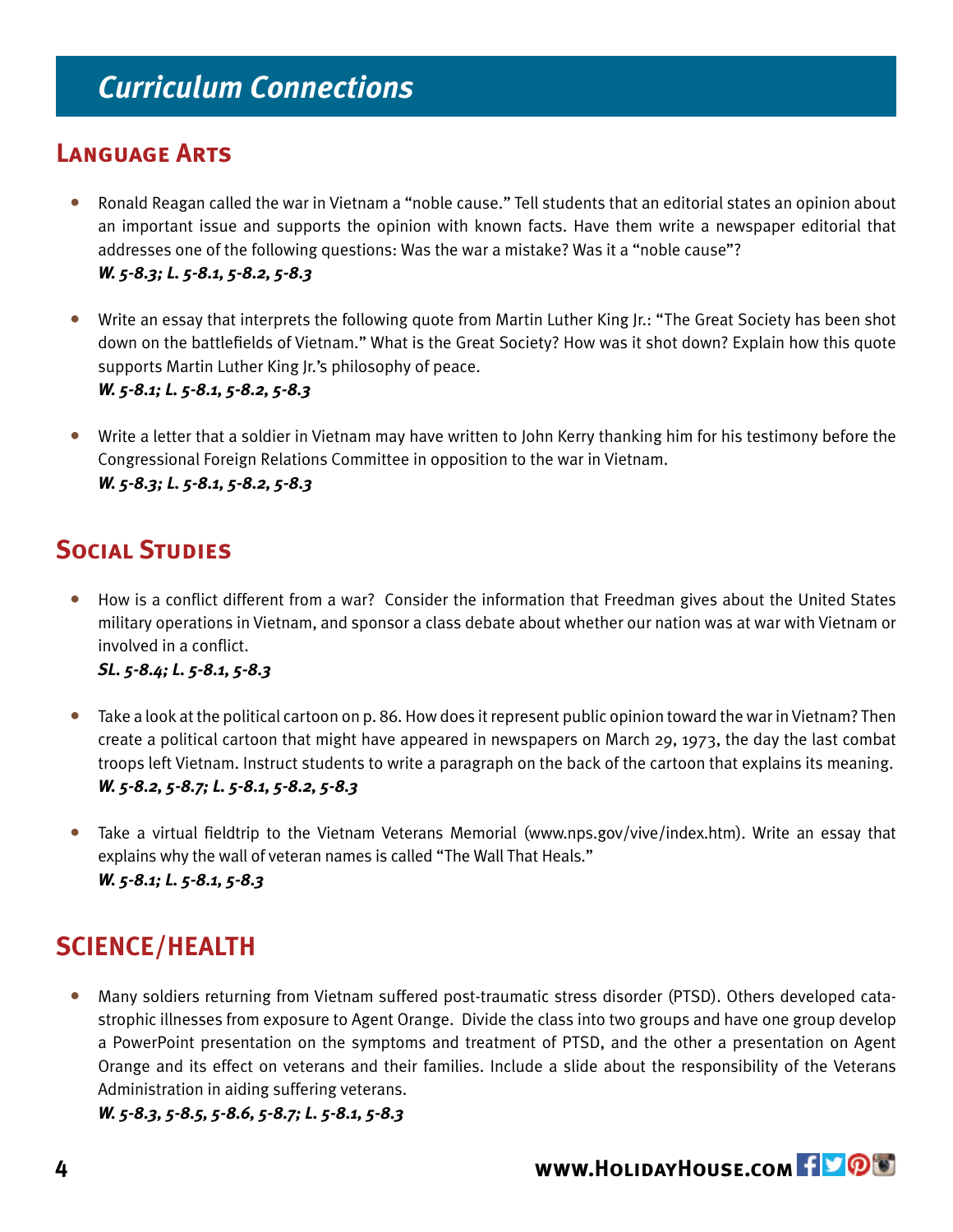### **MUSIC**

There were a number of songs written and performed to protest the war in Vietnam. "Blowin' in the Wind" by Bob Dylan was one of the most famous. Read the lyrics (www.azlyrics.com/lyrics/bobdylan/blowininthewind.html) and write an essay that explains why it's a protest song. *W. 5-8.1, 5-8.7; L. 5-8.1, 5-8.2, 5-8.3*  •

#### **VOCABULARY/USE OF LANGUAGE**

Students should be encouraged to jot down unfamiliar words and try to define them, taking clues from context. Such words may include: *carnage* (p. 2), *subsistence* (p.9), *speculators* (p. 11), *conscripted* (p. 11), *stoker* (p. 12), *confiscated* (p. 17), *medicinal* (p. 19), *uncanny* (p. 21), *abdicated* (p. 23), *strafed* (p. 28), *seismic* (p. 29), *containment* (p. 30), *insurrections* (p.31), *ponderous* (p. 35), *imminent* (p. 48), *coup* (p. 48), *repressive* (p. 50), i*nfiltrate*  (p. 51), *imperialists* (p. 53), *acrimonious* (p. 60), *subverting* (p. 69), *circumventing* (p. 69), *omnipotent* (p. 74), *quagmire* (p, 75), *annihilation* (p. 78), *attrition* (p. 91), *ruthlessness* (p. 96), *stalemate* (p. 98), *dereliction* (p. 106), *fragging* (p. 109), *salient* (p. 110), *camaraderie* (p. 111). *L. 5-8.4* •

#### **VIETNAM 1964–1973**



*Map © Map Resources*